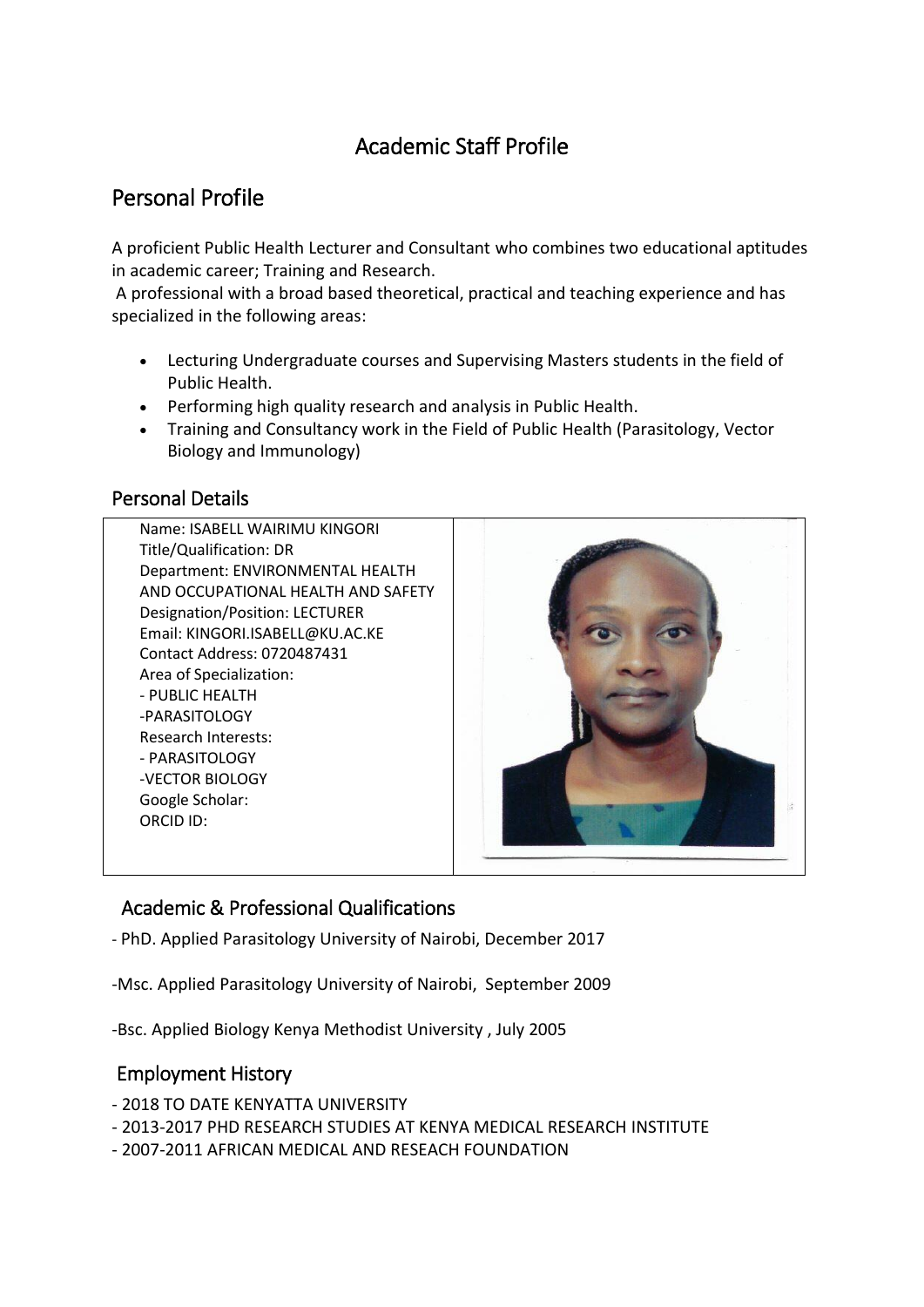## Achievements

- FulBright Scholar Hollins University/Virginia Polytechnic Institute and State University **2021/2022**

- Phd Research fund- Kenya Medical Research Institute **2013-2016**

- Deans commendation for semester GPA of 3.75- Kenya Methodist University **March 2005**

## Publications

## Referred Journals

**Kingori I W, Thuku W M, Mwandawiro C, Yole D, Muohi A W, Nganga L, Weru I. 2017** Prevalence of single and dual *S. mansoni* and *S. haematobium* infections in primary school going children, an indicator of infection status in the community after two years of deworming in Taveta sub county, Kenya. **International Journal of Innovative Research and Advanced Studies, Vol 4 Issue 11 November 2017 ISSN 2394-4404**

**Kingori I W, Thuku W M, Mwandawiro C, Yole D, Muohi A W, Nganga L, Weru I. 2017** Effect of praziquantel treatment on antischistosome IgE levels in primary school children, with single and dual *Schistosoma mansoni* and *Schistosoma haematobium* infection in Taveta sub county, Kenya. **International Journal of Scientific Research and Innovative Technology Vol 4 No.11; November 2017 ISSN 2313-3759**

#### **Mutiso S M, Khisa W, Risa K**, **Kingori I W. 2009**

Characteristics and immediate surgical outcomes of obstetric fistula patients repaired during Obstetric fistula surgery training workshop in Kenya**. Journal of Obstetrics and Gynaecology of Eastern and Central Africa, 20.Vol.21 No1:1-38 ISSN 1012-8867**

## Books and Books Chapters

- -

## Conference/Workshops/Seminar Papers

## Conference Papers

- -
- -

## Workshops Papers

- -
- -

#### Seminar Papers

- -
- -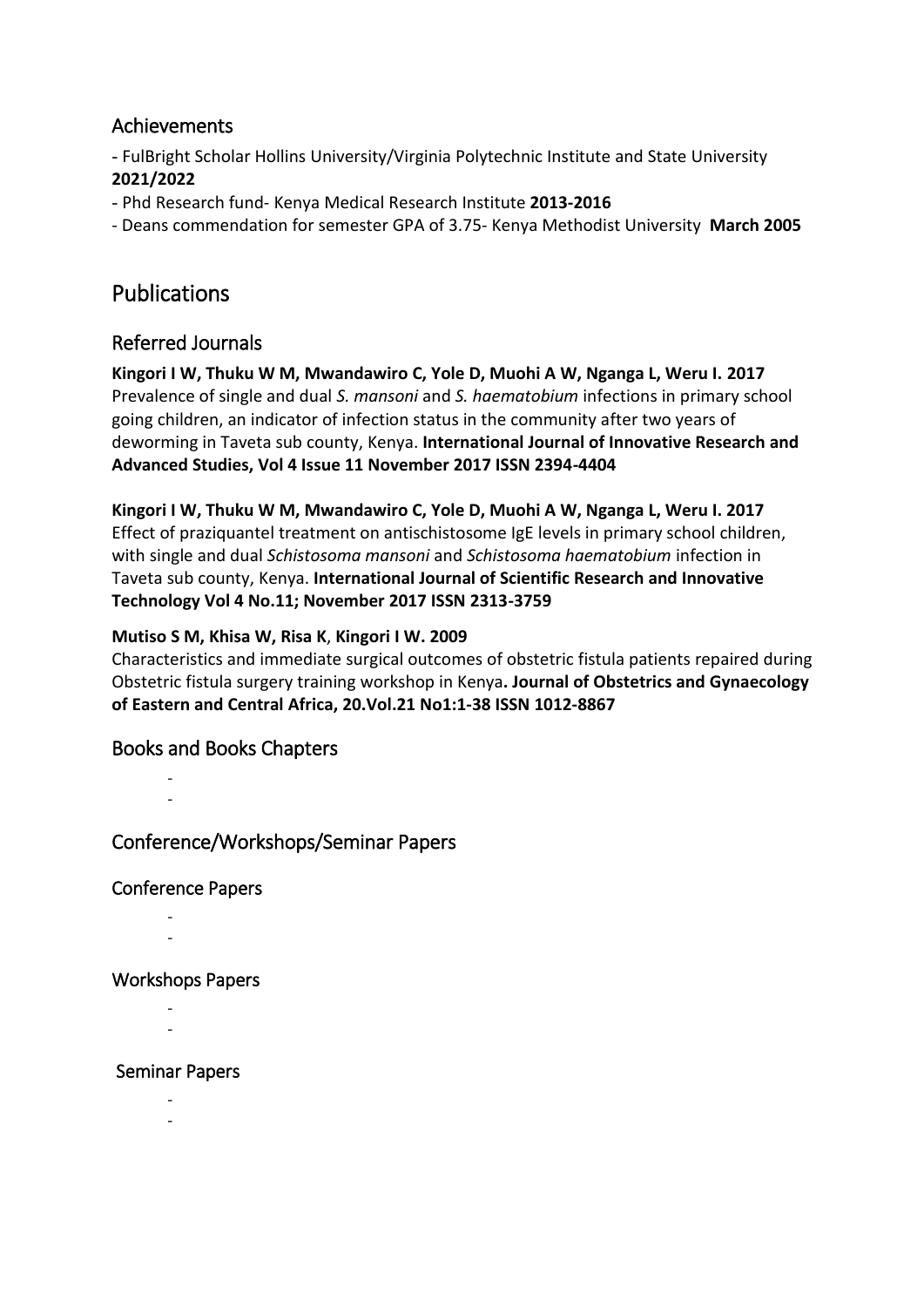## Student Co-authored Publications

- -

## Other Publications

-

-

## Research

- 1. The Epidemiology and control of Schistosomiasis and soil transmitted Helminthes in Two communities in Mwea Irrigation Scheme in Central Kenya **2006-2008**
- 2. Efficacy of chemotherapy and alteration of antibody production in mixed *schistosoma mansoni, schistosoma haematobium* and soil transmitted helminth infection among primary school children in Taveta sub-county, Kenya **2014-2016**
- 3. Schistosomiasis and soil transmitted helminth survey among the adults and school children in Taveta sub county, Kenya **2017**

## Funded Projects

- -

Conferenced/Workshops/Seminars Attended

## Conferences Attended

- **1. 10th -11th November 2020** Participated in a Wellness Training on; Non communicable diseases, Cancer, Diabetes, and Hypertension **HIV/AIDS and Alcohol and Drug abuse at work place** Stress and Stress Management Mental Health during Covid -19. **Kenyatta University**
- **2. 27th -28th June 2019** Citizen Service Delivery Charter, Customer Care, Public Relations and University Policies. **Kenyatta University**
- 3. **15th - 16th April 2008** Applied Bio systems 7500 Real Time PCR Course, AMREF Kenya
- 4. **24thApril-5 th May 2006** Mosquito Ecology and Vector control course, Muheza, Tanzania.

## Workshops Attended

**1.** - **22nd -27th September 2008** International Foundation for Science/University of Nairobi Conceptualization and presentation of winning scientific research Proposal Workshop, Nairobi Kenya.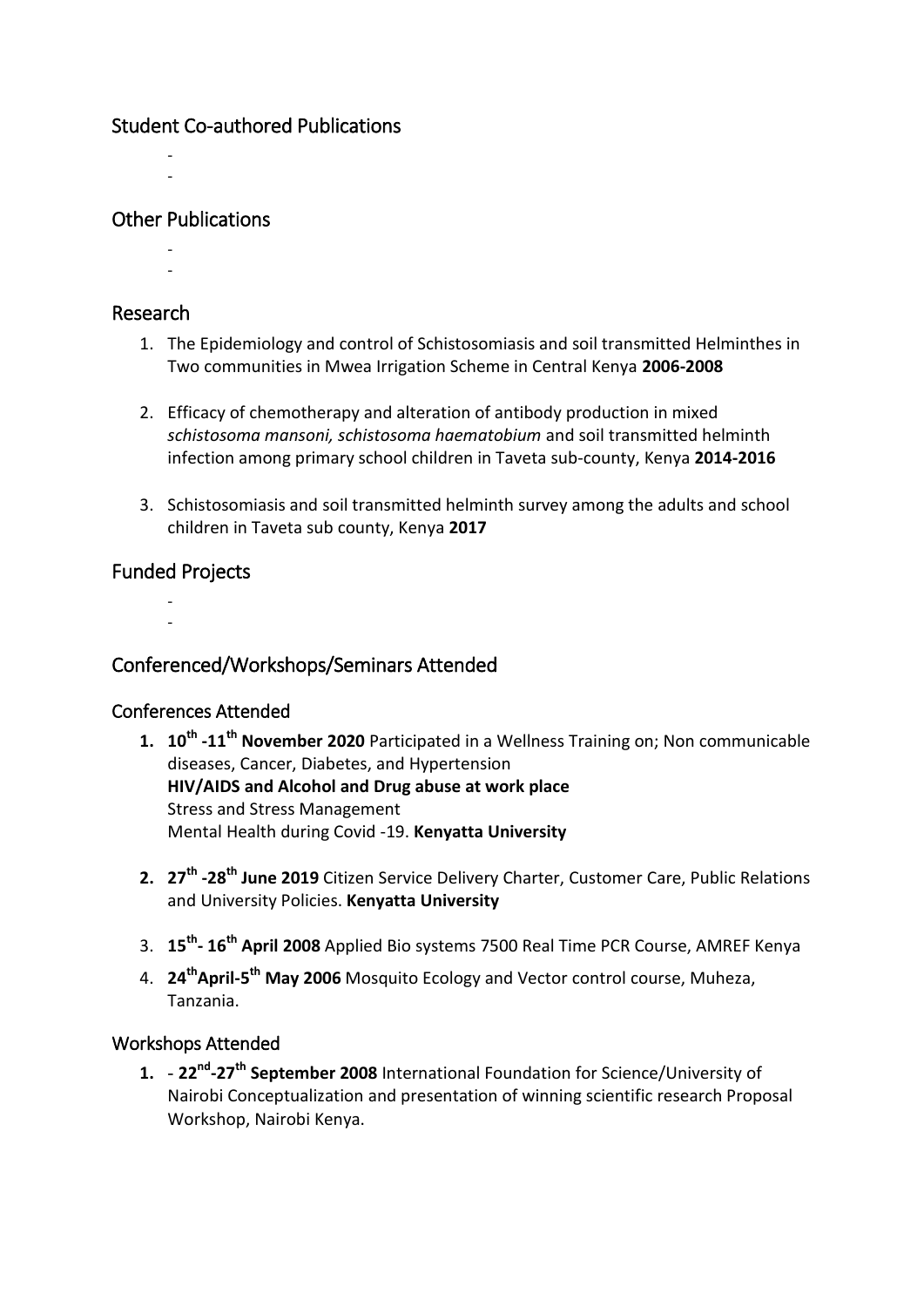- **2. 29thSeptember- 10th October 2009,** Facilitated a Workshop on Good Diagnostic Practices on essential clinical services/ essential laboratory services In Embu, AMREF Kenya.
- **3. 19th August 2014,** Participated in A curriculum Review Consultative Workshop for B.Sc Population Health. **Kenyatta University School of Public Health**
- **4.** Improving Public Health Management for Action Msc. Curriculum Review workshop 6<sup>th</sup>-8<sup>th</sup> August 2019. Gelian Hotel Machakos.
- **5.** Improving Public Health Management for Action Msc. Curriculum Review workshop 21<sup>st</sup> 23<sup>rd</sup> August 2019. Lake Naivasha Sawela Lodge.

#### Seminars Attended

-Kenyatta University, School of Public Health and Applied Human Sciences; 39<sup>th</sup> Postgraduate Seminar. Wednesday 4<sup>th</sup> December 2019

- Kenyatta University, School of Public Health and Applied Human Sciences; 39<sup>th</sup> Postgraduate Seminar. Wednesday 10<sup>th</sup> July 2019

## Supervision of Postgraduate Students

## **Masters**

Post Covid-19 Situational Analysis of Water, Sanitation and Hygiene in Public Primary Schools in Kikuyu Subcounty Kiambu (Stanley Njau Wanjiku- Q21/CE/30940/2015)

Prevalence of Nosocomial Infections and Infection Prevention and control Practices among Selected Health Facilities in Kiambu County Kenya (Judy Wanjiku Njuguna – Q57/3720/2017)

Work place Violence among Nursing Staff in Level V and IV hospitals in Kiambu County Kenya (Faith Chepkurui Q22/cty/pt/33706/2015)

Cold stress on the Health of workers working in a cold room at specified areas in Jommo Kenyatta International Airport ( Cornellius Bett Q22/cty/pt/38049/2017)

Assessment of the uptake of community led total Sanitation interventions among residents of Isiolo County ( Osman Mahad Bagaja Q21/CE/25461/2014)

Assessment of methadone therapy among drug addicts' in Nairobi County Kenya (Charles Wambua Ndugi – Q57/cty/pt/37801/2017)

## Ph. D

-

- -

Acrylamide Amounts in selected plan based foods vended and Associated health risks among consumers in Nairobi City County Kenya (Anne Chepngeno Towett Q97/33182/2015)

## Professional/ Consultancy (Editor/ Peer review in journals, Networks/ Collaborations, External Examiner, Patents)